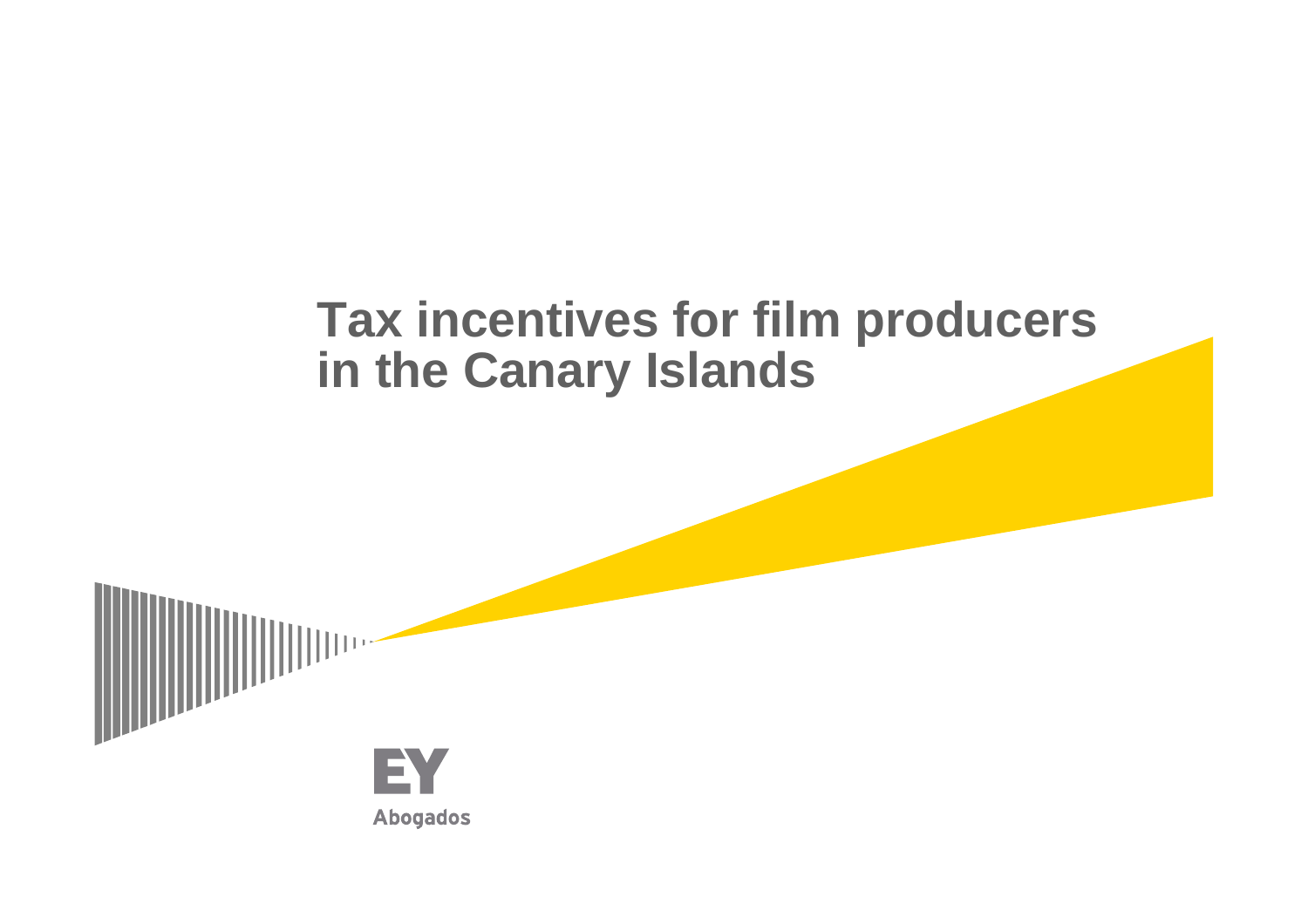## **MAIN TAX INCENTIVES**

- ► Tax incentives for film and audiovisual production
	- ►International films – 35% tax rebate
	- ►Spanish films – 38%/40% tax credit
- ►Canary Island Investment Reserve

# ► ZEC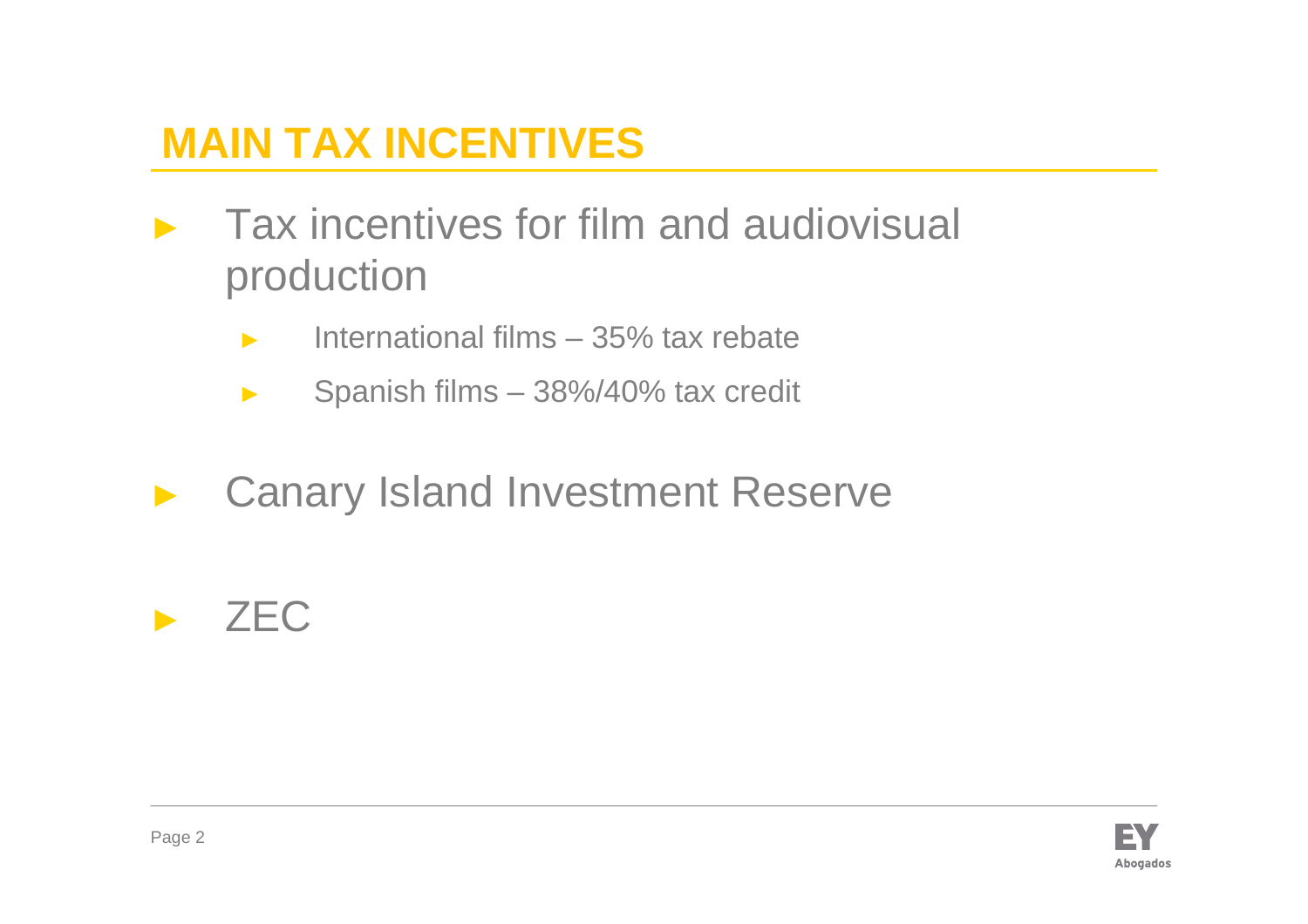### **TAX INCENTIVES FOR FILMS AND AUDIOVISUAL PRODUCTION – (I)**

### **1) INTERNATIONAL FILMS – Up to 35% rebate for production services**

- $\blacktriangleright$ 15% tax quote deduction in the Corporate Income Tax.
- Such tax quote deduction will be increased up to 35% for international films with production services made in Canary Islands.
- Maximum deduction:  $\epsilon$  4,500,000 for film.
- $\blacktriangleright$ Requirement: investing a minimum of  $\epsilon$  1,000,000 of the film total budget in Spain/Canary Islands
- $\blacktriangleright$  The tax base for film producers will be equal to the total cost spent in Spain/Canary Islands, specifically:
	- $\blacktriangleright$  Creative staff costs (actors, screenwriter, technical head of sound, cinematographer, and so on), with tax residence in Spain or in other State of the European Union, capped to a limit of  $\epsilon$  50,000 per person.

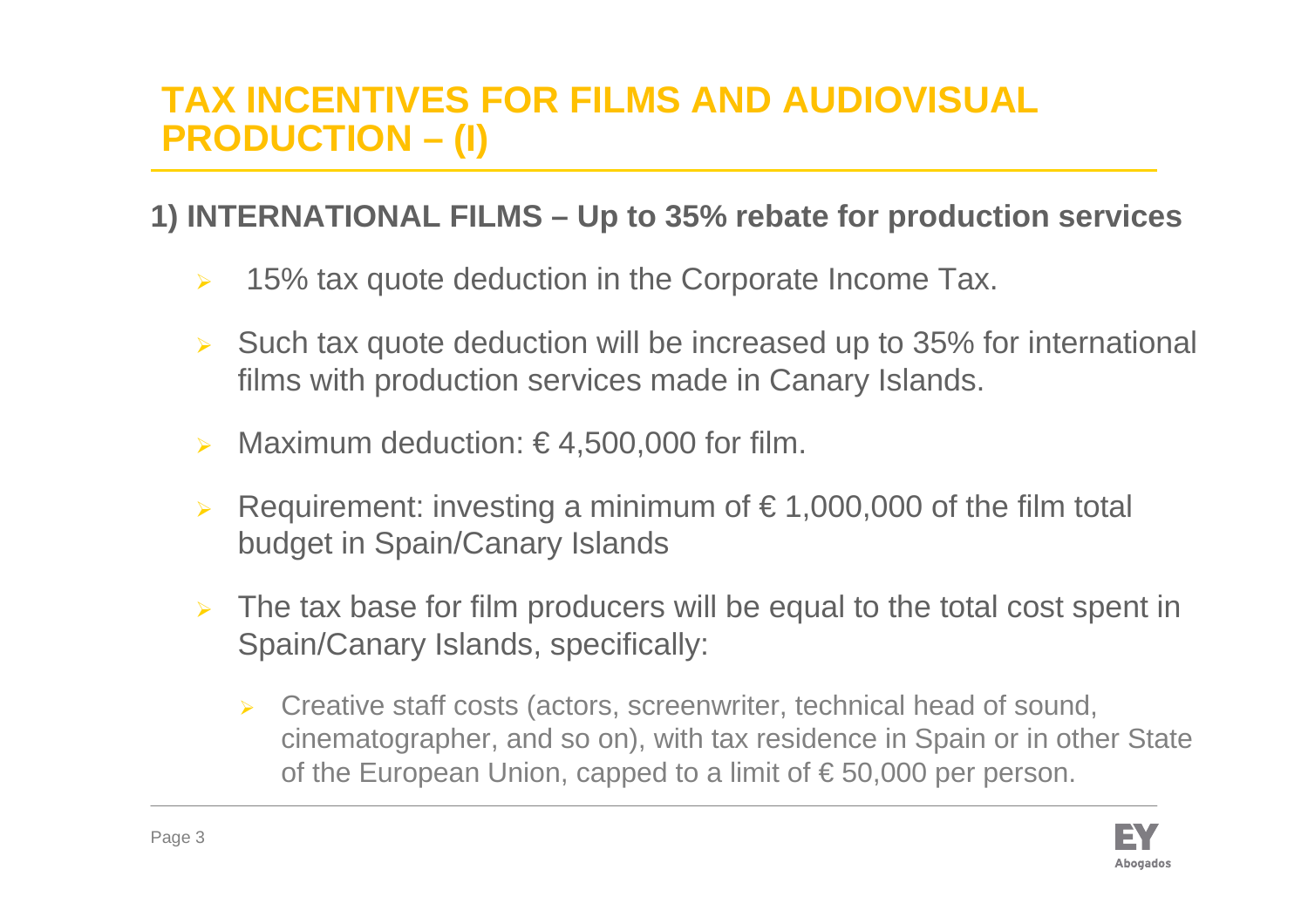## **TAX INCENTIVES FOR FILMS AND AUDIOVISUAL PRODUCTION – (II)**

- $\blacktriangleright$  Other expenses incurred for hiring technical companies and other providers of services.
- $\blacktriangleright$  Eligible productions:
	- ➤ Features films: animated or live action feature films
	- $\blacktriangleright$ Audiovisual works
	- ➤ Spanish production service company must be contracted to manage the physical production.
- $\blacktriangleright$ Collecting the tax rebate
- $\blacktriangleright$  In order to apply for and obtain the mentioned tax rebate, payment of the relief may be claimed against the producer company's corporation tax liabilities. In the event the relief due is greater than any tax due by the Spanish producer company, then a payment of the excess will be made by Revenue.

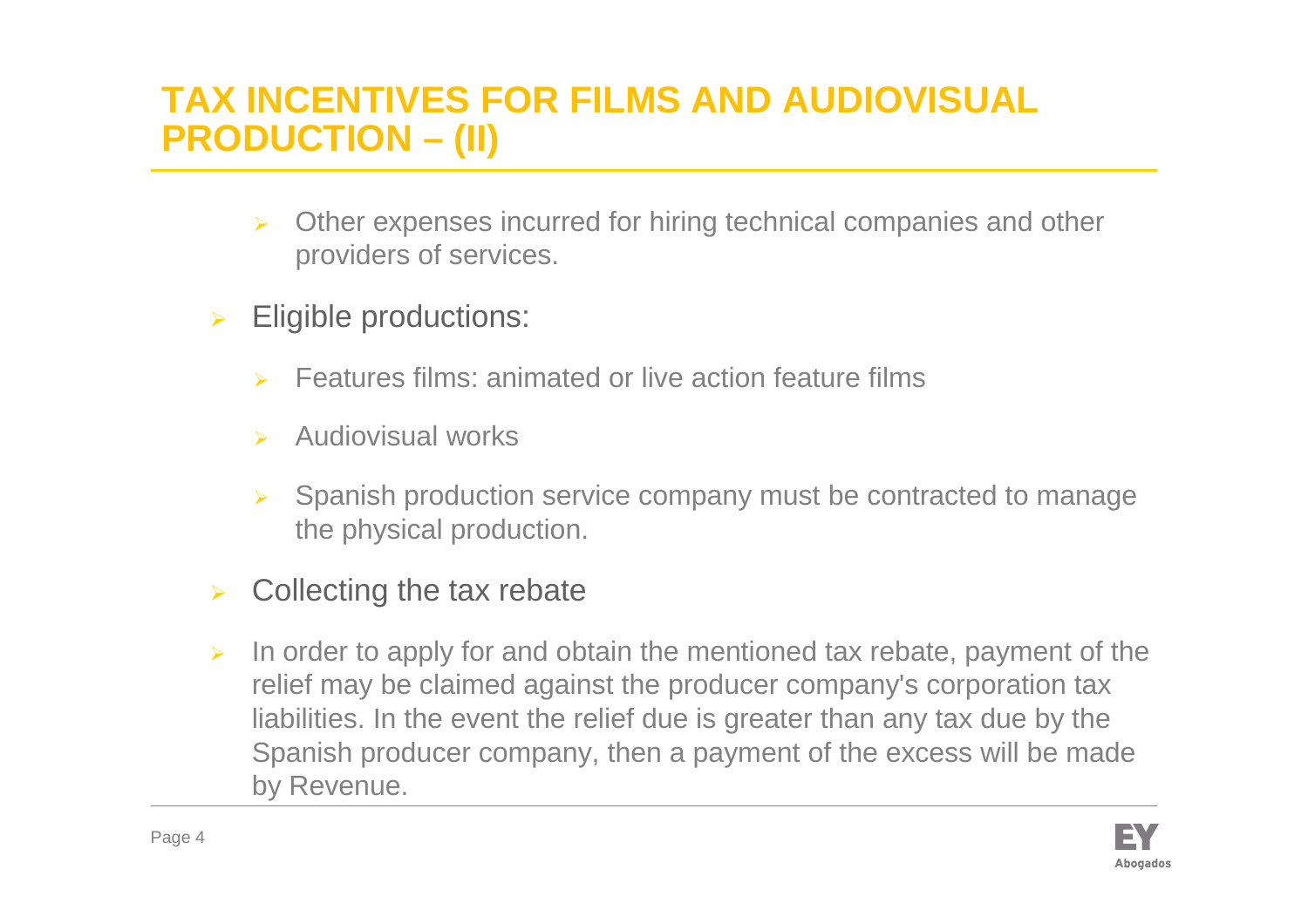## **TAX INCENTIVES FOR FILMS AND AUDIOVISUAL PRODUCTION – (III)**

### **2) SPANISH FILMS**

- $\blacktriangleright$  20%/18% tax quote deduction in the Corporate Income Tax.
	- $\blacktriangleright$ Tax credits of up to 40% for the first million  $\epsilon$  invested in the production
	- $\geq$  38% of the remaining amount invested
- $\blacktriangleright$  Such tax quote deduction will be increased up to 40%/38% for Canarian film producers.
- $\blacktriangleright$ Maximum deduction:  $\epsilon$  5,400,000 for film.
- $\blacktriangleright$  Requirement: at least 50% of the deduction basis must be done within Spain.
- $\blacktriangleright$  This deduction may only be applied once the film is finished and operative.
- **> Cultural Test.**

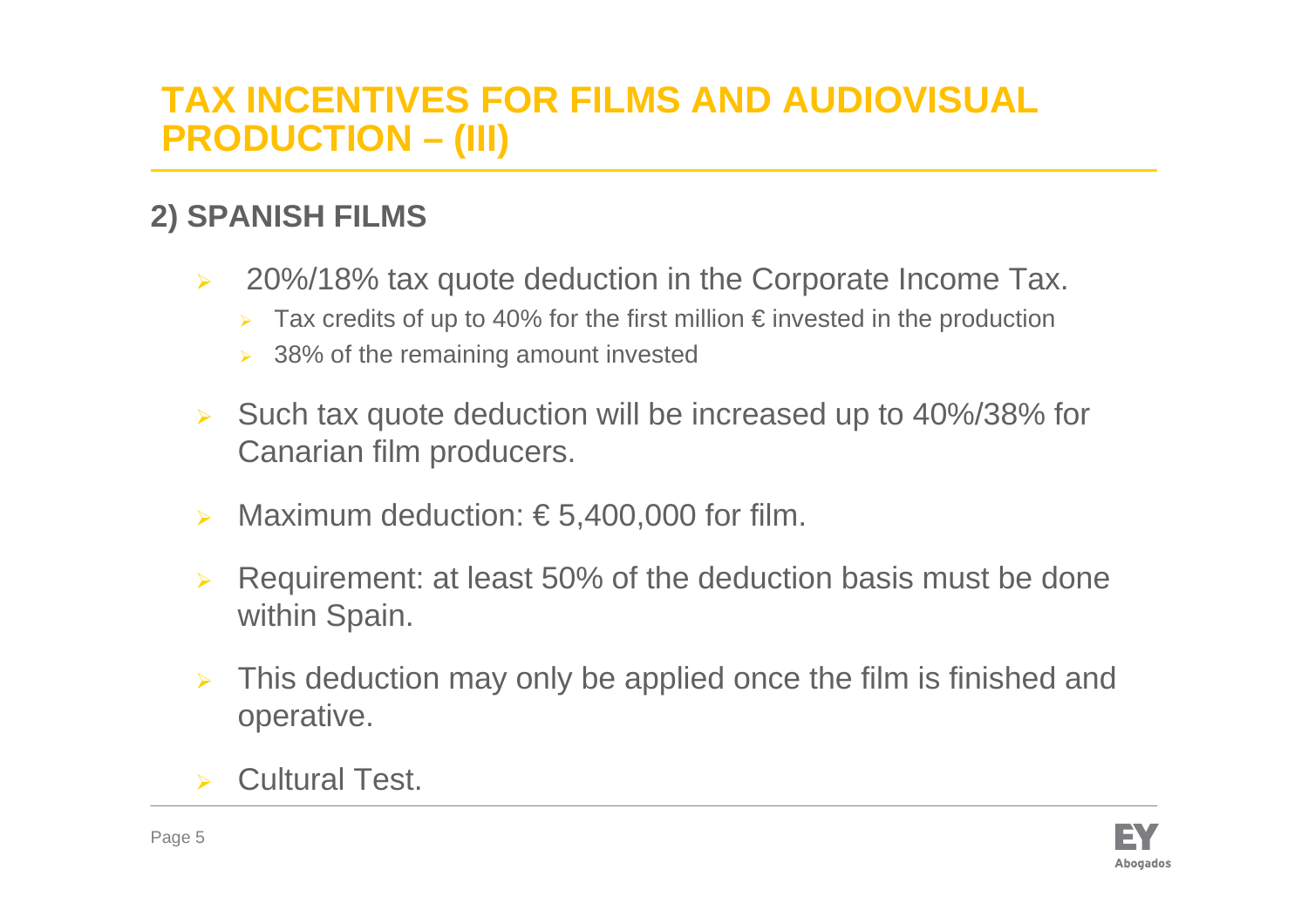## **TAX INCENTIVES FOR FILMS AND AUDIOVISUAL PRODUCTION – (IV)**

- $\blacktriangleright$  The tax base for film producers will be equal to the total cost of the film (Canarian Cost and foreign cost) once deducted subsidies, later costs and the investment of the financial producers.
- $\blacktriangleright$  Including:
	- $\blacktriangleright$ Production cost.
	- $\blacktriangleright$  Expenses incurred by the producer in copies, advertising and promotion up to 40 percent of the cost of production.
- $\blacktriangleright$  Excluding:
	- $\blacktriangleright$ The part of the budget financed by grants.
	- $\blacktriangleright$ The part of the budget financed by financial producers.

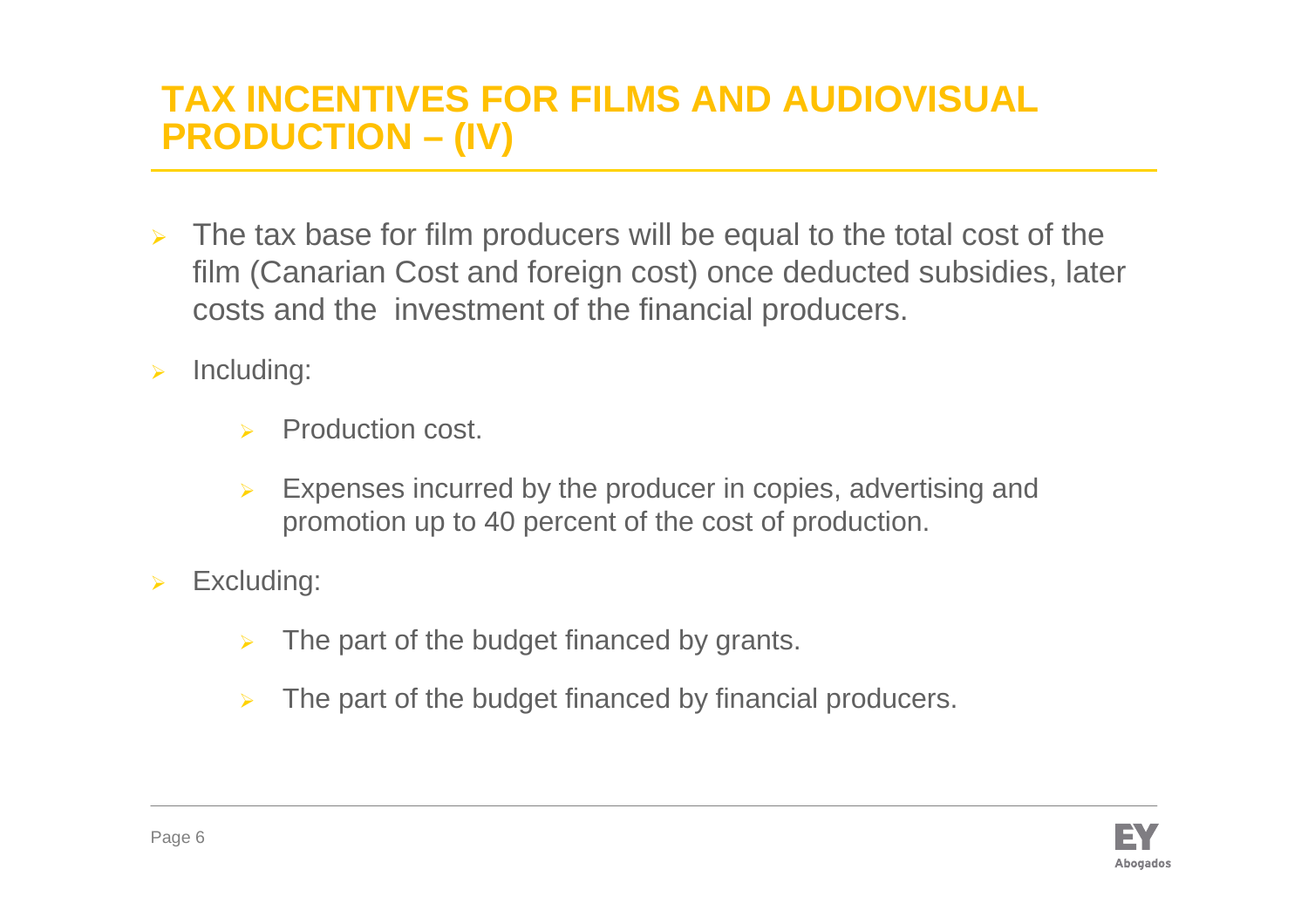## **TAX INCENTIVES FOR FILMS AND AUDIOVISUAL PRODUCTION – (V)**

The film production must obtain a certificate from the "Registro de Empresasy Obras Audioviduales de Canarias" (Canary Islands Administration).

The requirements to obtain such certificate are:

- a. The producer must be Canarian (Economic Interest Grouping, hereinafter, EIG); or
- b.In case of co-production with a Canarian producer:
- ► The Canarian co-producer must participate with either a principal actor/actress, a secondary actor/actress or a technician.
- ►Productions must include at least two weeks of filming in the Canaries.

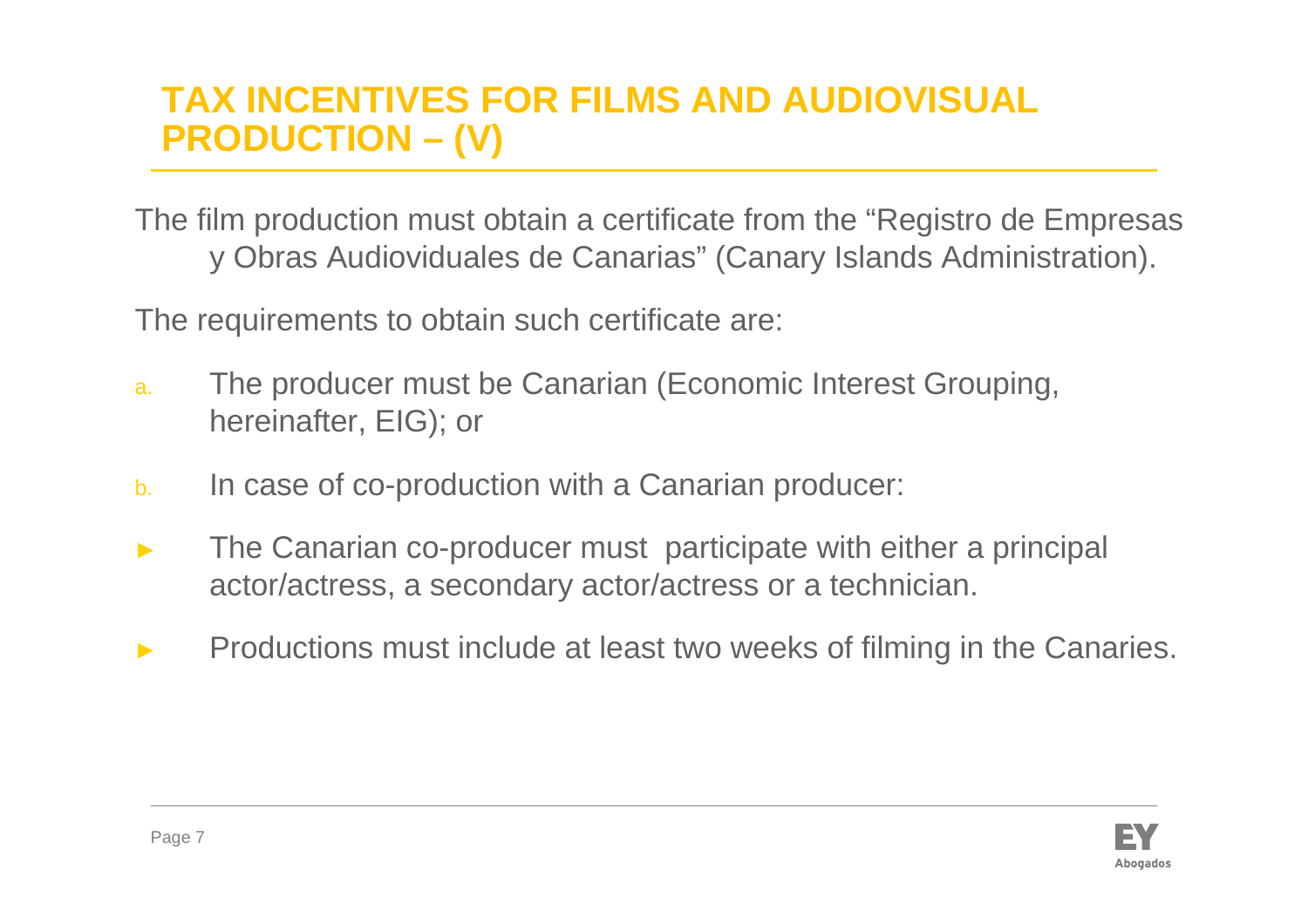## **TAX INCENTIVES FOR FILMS AND AUDIOVISUAL PRODUCTION – (VI)**

- $\blacktriangleright$  Film producers are operating in the Canary Islands through an EIG with other partners in order to obtain Financial assistance at a very low cost.
- $\triangleright$  In this sense, the tax credit works as a transferable tax credit to Spanish Companies or natural persons who carry on business or professional activities in Spain.
- $\triangleright$  The EIG benefits from a special Corporate Income Tax regime which allows the partners to take advantage of its tax deductions or tax losses.
- $\blacktriangleright$  This special regime is very attractive for Spanish Companies who would seek investing in this productions in order to obtain, among other, the tax credits.

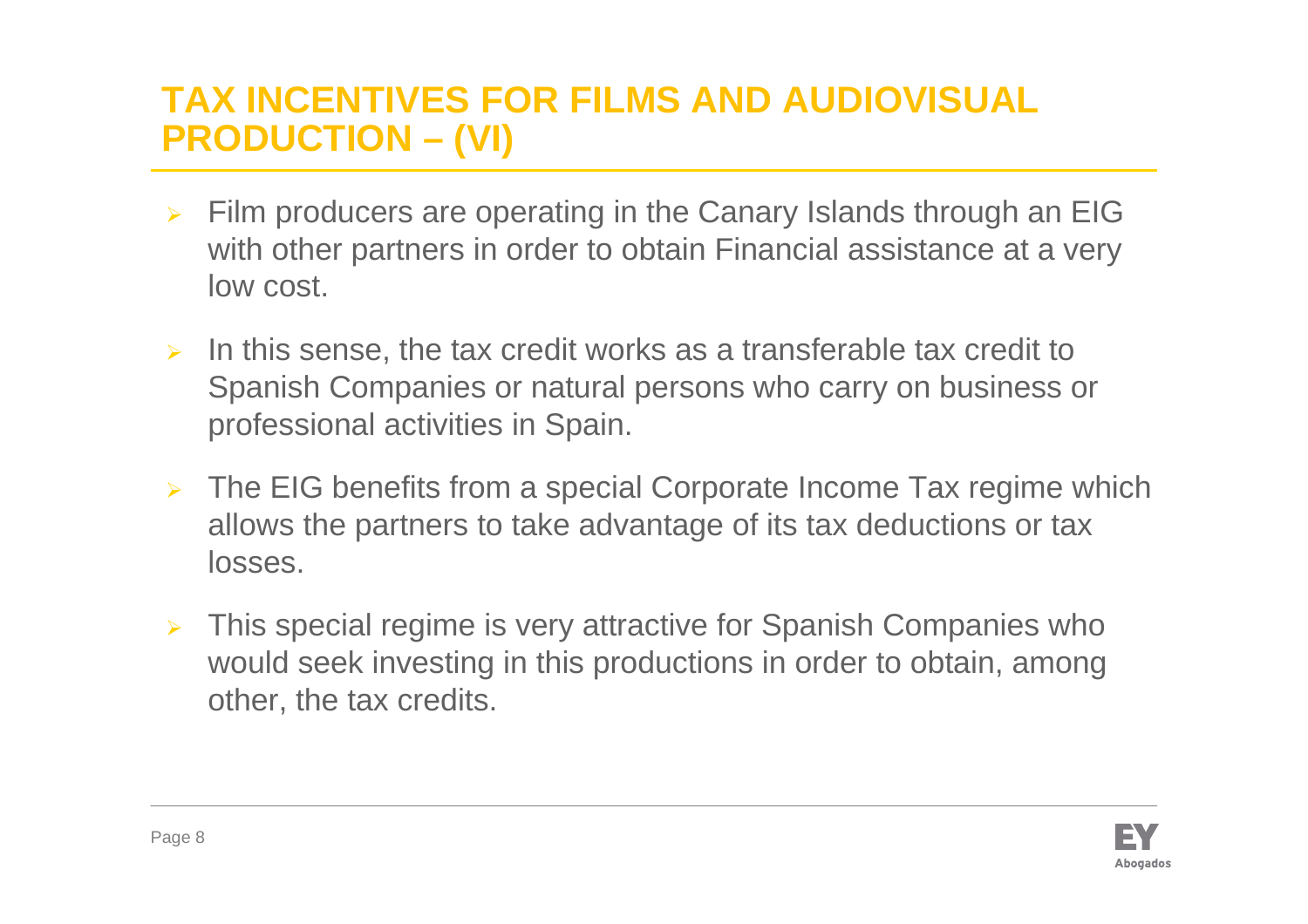### **TAX INCENTIVES FOR FILMS AND AUDIOVISUAL PRODUCTION – (VII)**



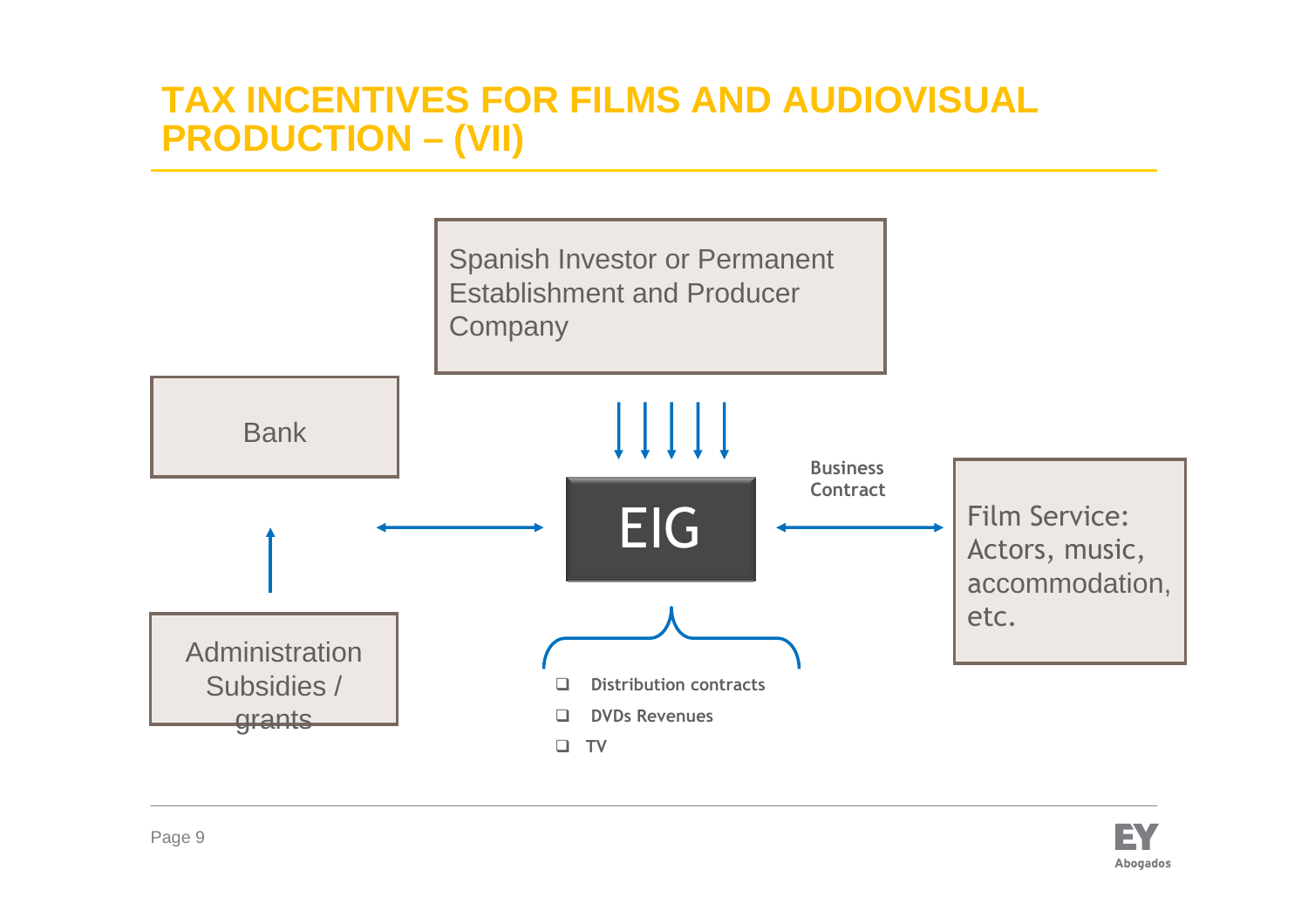### **TAX INCENTIVES FOR FILMS AND AUDIOVISUAL PRODUCTION – (VIII)**

| <b>Production cost</b>                                |             |                                                       | 100 €      |  |
|-------------------------------------------------------|-------------|-------------------------------------------------------|------------|--|
| - PRESALES / BANK                                     |             |                                                       | $80 \in$   |  |
| - EIG                                                 |             |                                                       | 20€        |  |
| <b>Production revenues</b>                            |             |                                                       | 125 €      |  |
| Profit                                                |             |                                                       | $25 \in$   |  |
| <b>EIG - Corporate Income Tax</b>                     |             |                                                       |            |  |
| Corporate Income tax (30% of $25 \in$ )               | $-7,5 \in$  |                                                       |            |  |
| Tax deduction (38% of 100 $\epsilon$ )                | $38 \in$    | Net transferrable                                     | $30,5 \in$ |  |
| <b>Partners - Corporate Income Tax</b>                |             |                                                       |            |  |
| Partner A (50% EIG) $\rightarrow$ Investment 10 $\in$ |             | Partner B (50% EIG) $\rightarrow$ Investment 10 $\in$ |            |  |
| Profit (50% of 25 $\epsilon$ )                        | $12,5 \in$  | Profit (50% of 25 $\epsilon$ )                        | 12,5 €     |  |
| Tax benefit (50% of 30,5 €)                           | 15,25 €     | Tax benefit (50% of 30,5 $\epsilon$ )                 | 15,25 €    |  |
| Total benefit (net tax and profit)                    | $27,75 \in$ | Total benefit (net tax and profit)                    | 27,75 €    |  |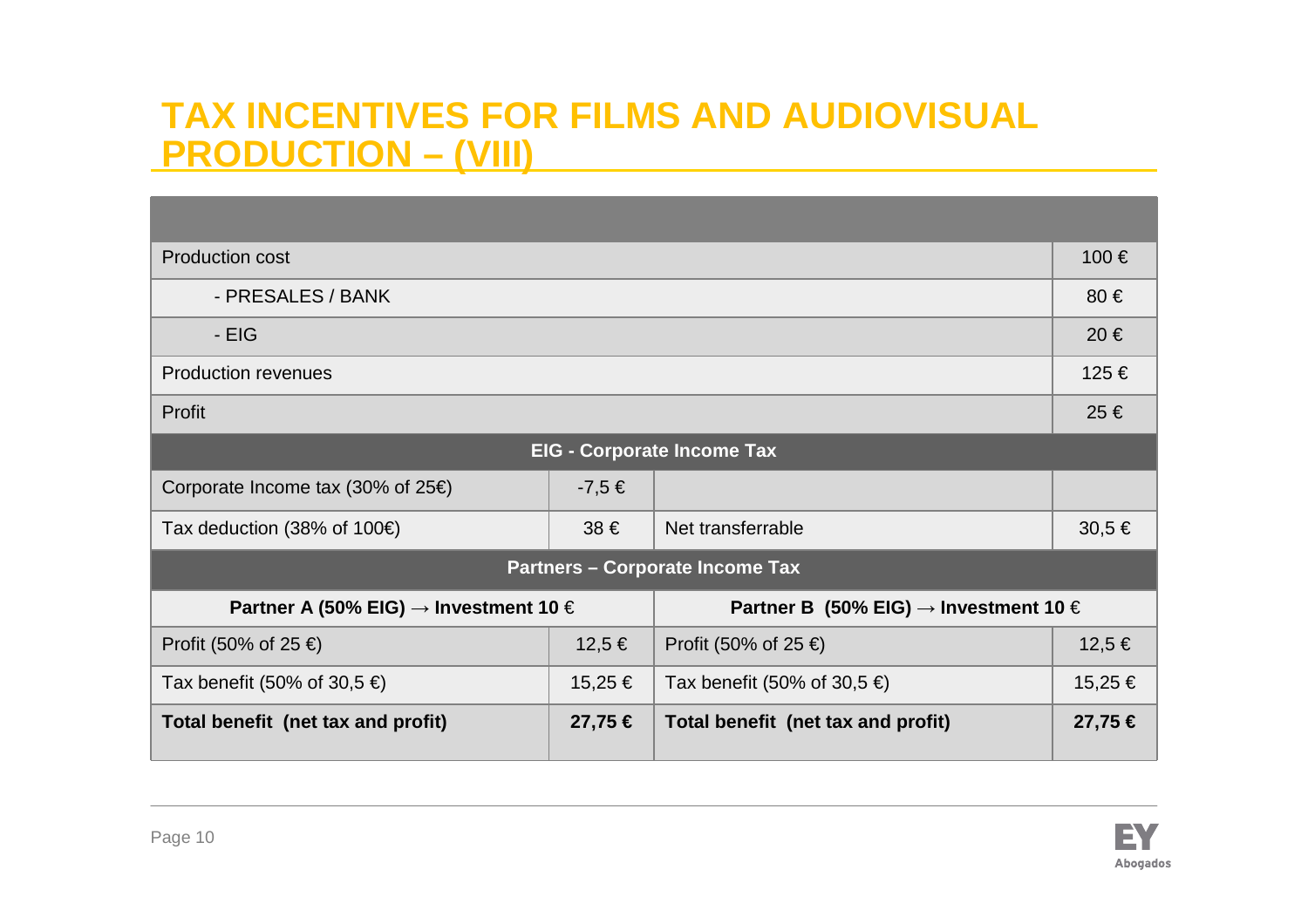## **THE CANARY ISLANDS INVESTMENT RESERVE (RIC)**

#### •**Definition of the Canary Island Investment Reserve**

The Canary Island Investment Reserve, hereinafter RIC, is an instrument aimed at stimulating self-financed investment; i.e. companies that operate in the Canary Islands can finance their own investments.

#### •**Scope of the Canary Islands Investment Reserve**

Contributing to the RIC represents fiscal advantages. This special incentive is applied to the following persons or entities:

All companies and other legal bodies subject to paying Corporation Tax in relation to their permanent establishments in the Canary Islands.

Individuals subject to paying Income Tax, only if their net income comes from business activities who have their fiscal domicile in the Canary Islands.

#### •**Application and calculation of the RIC**

The RIC enables a company to reduce its tax base, for Corporation Tax, by up to 90% of its Undistributed Profits (BND). This is applicable to whatever amount of profits the establishments located in the Canary Islands decides to allocate to the Canary Island Investment Reserve.

The application of the RIC is exclusively limited to the benefits, obtained from economic activities, that have not been distributed, being excluded, among others, benefits obtained from the transmission of capital goods not allocated to an economic activity, being excluded also the benefits deriving from the transfer of property of capital goods already been used to invest the RIC.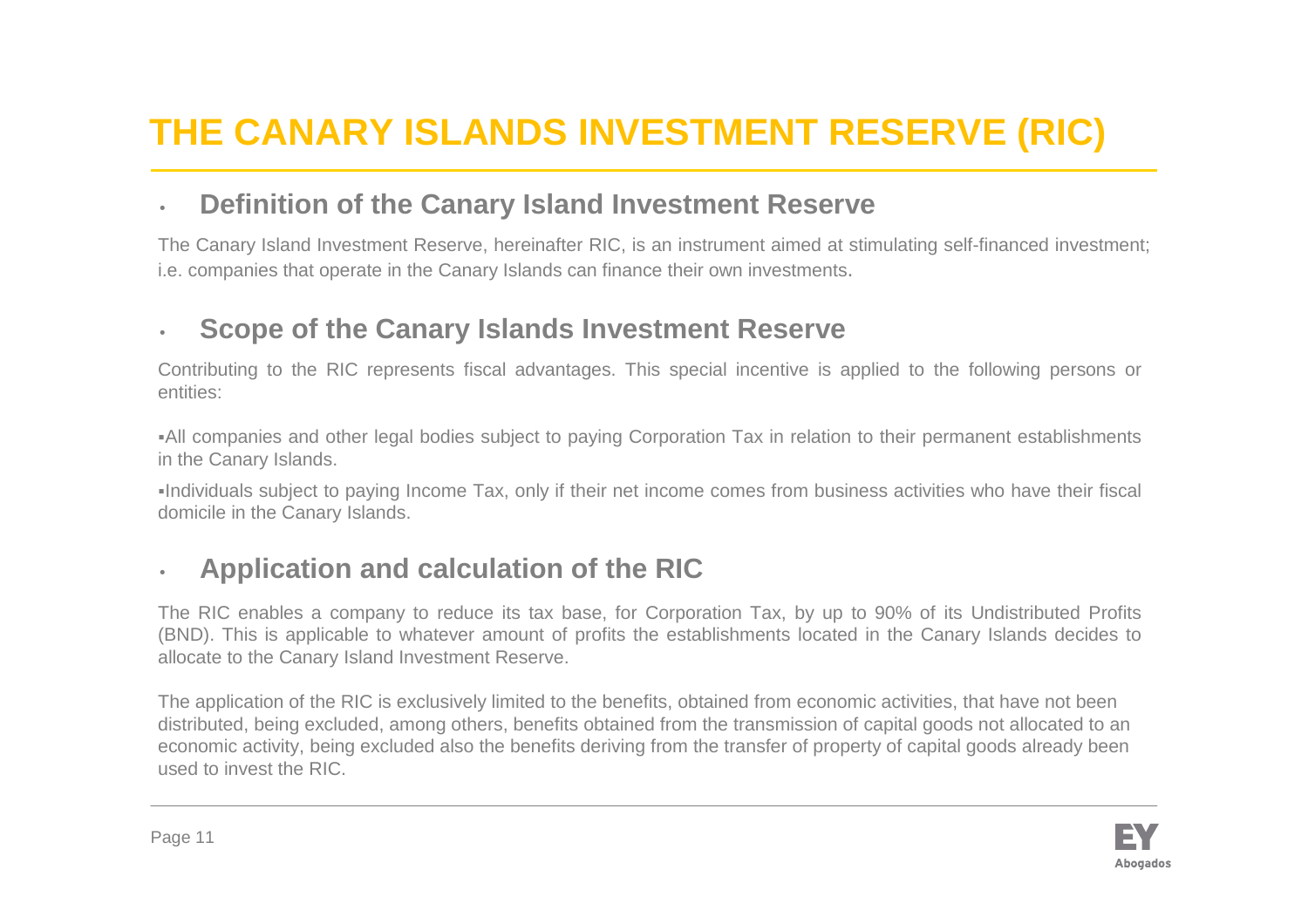## **THE CANARY ISLANDS INVESTMENT RESERVE (RIC)**

#### •**Requisites of the RIC**

The requisites that must be met for a company to fully and effectively enjoy the fiscal benefits of the RIC are as follows:

#### 1.Materialise the reserve.

Sums allotted to the RIC must be invested in one of the allowed investments. In this sense, the possibility of materializing the RIC in audiovisual productions has been confirmed by the Consultation to the Directorate General for Taxation number V0509-11.

2. Deadlines for investing RIC funds.

According to the stance adopted by the tax authorities, taxpayers have a maximum of five years to invest the RIC: the year in which the income is obtained, the year in which the reserve is recorded for accounting purposes and the following three years. Investments will be considered made when put into operation.

3. Minimum ownership of RIC assets.

The minimum period during which assets acquired with RIC funds must remain in operation depends on the investment option chosen investments in Fixed Assets: 5 years or the useful life of the asset in question, if this is less. For this purpose, useful life is considered to be the maximum depreciation installment listed in officially approved amortization tables.

#### 4. Accounting the reserve.

The RIC must appear on balance sheets as completely separate account, under a suitable heading. The account may not be used during the compulsory period for keeping RIC assets.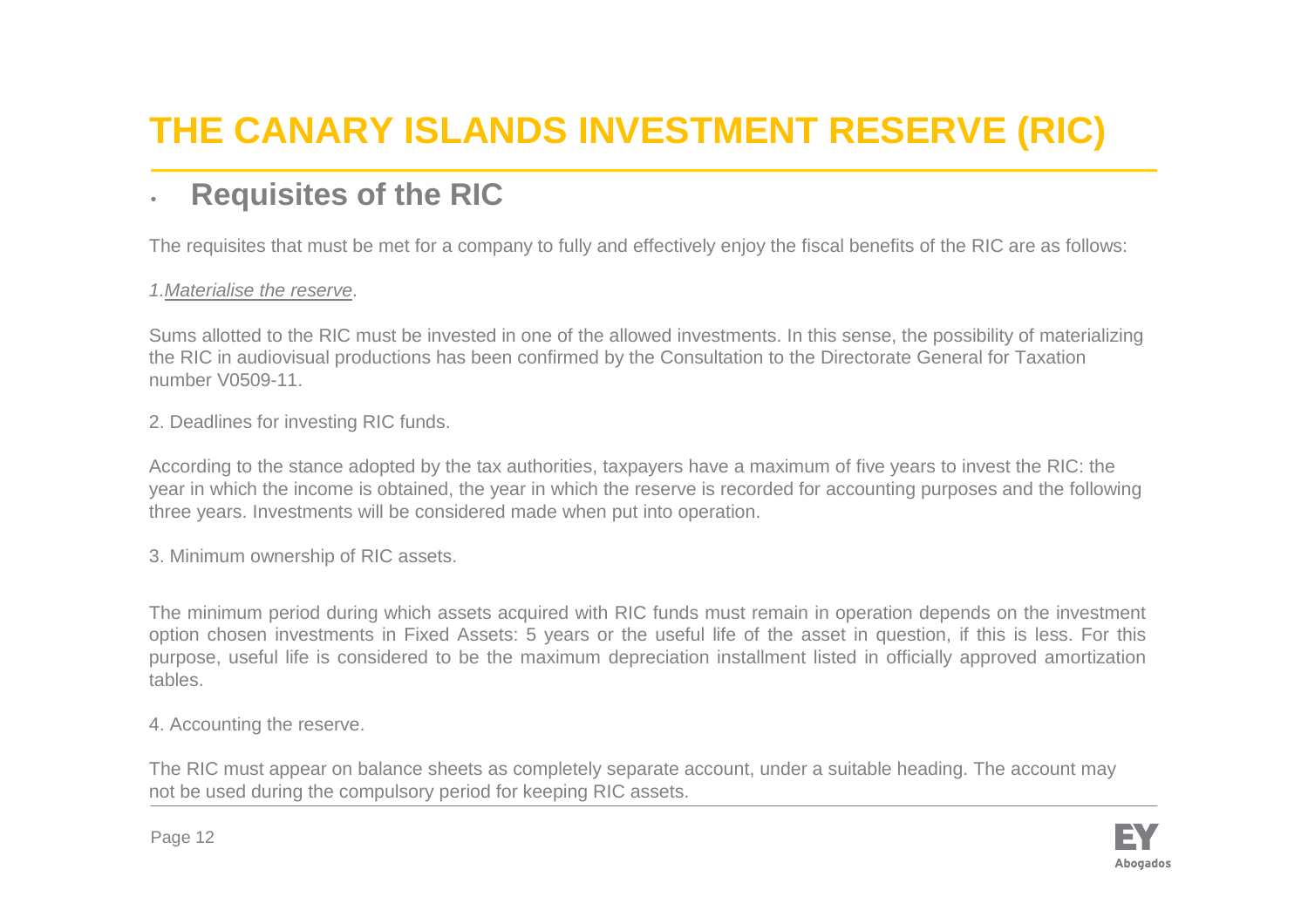## **THE CANARY ISLAND SPECIAL ZONE (ZEC)**

#### •**General requirements**

The special ZEC regime may be applicable to newly incorporated legal persons which meet the following requirements:

- • The entities should have their corporate seat and their effective place of management within the geographical limits of ZEC. The geographical limits should be consider the territory of the Canary Islands.
- •At least one of the directors should be resident in the Canary Islands
- • Their corporate purpose should be included in the list of permitted activities outlined in the Royal Decree with develops this special tax regime.
- • Perform investments in tangible and intangible assets within the first two years following the authorization issued by the ZEC Committee. In Gran Canaria and Tenerife (main islands of the archipelago) such investments should amount to 100,000 euro.
- $\bullet$  Create jobs within the geographical limits of the ZEC within the first six months following the authorization of the ZEC Committee and to keep a minimum number of five jobs (limit applicable in Gran Canaria and Tenerife).

#### •**Tax treatment**

The entities subject to the ZEC special tax regime will be subject to the Spanish Corporate Income Tax (CIT) with the following particular features:

•The tax rate applicable to these entities should be 4%.

•This reduced tax rate should be applicable to taxable profit linked to the transactions effectively performed within the geographical limits of the ZEC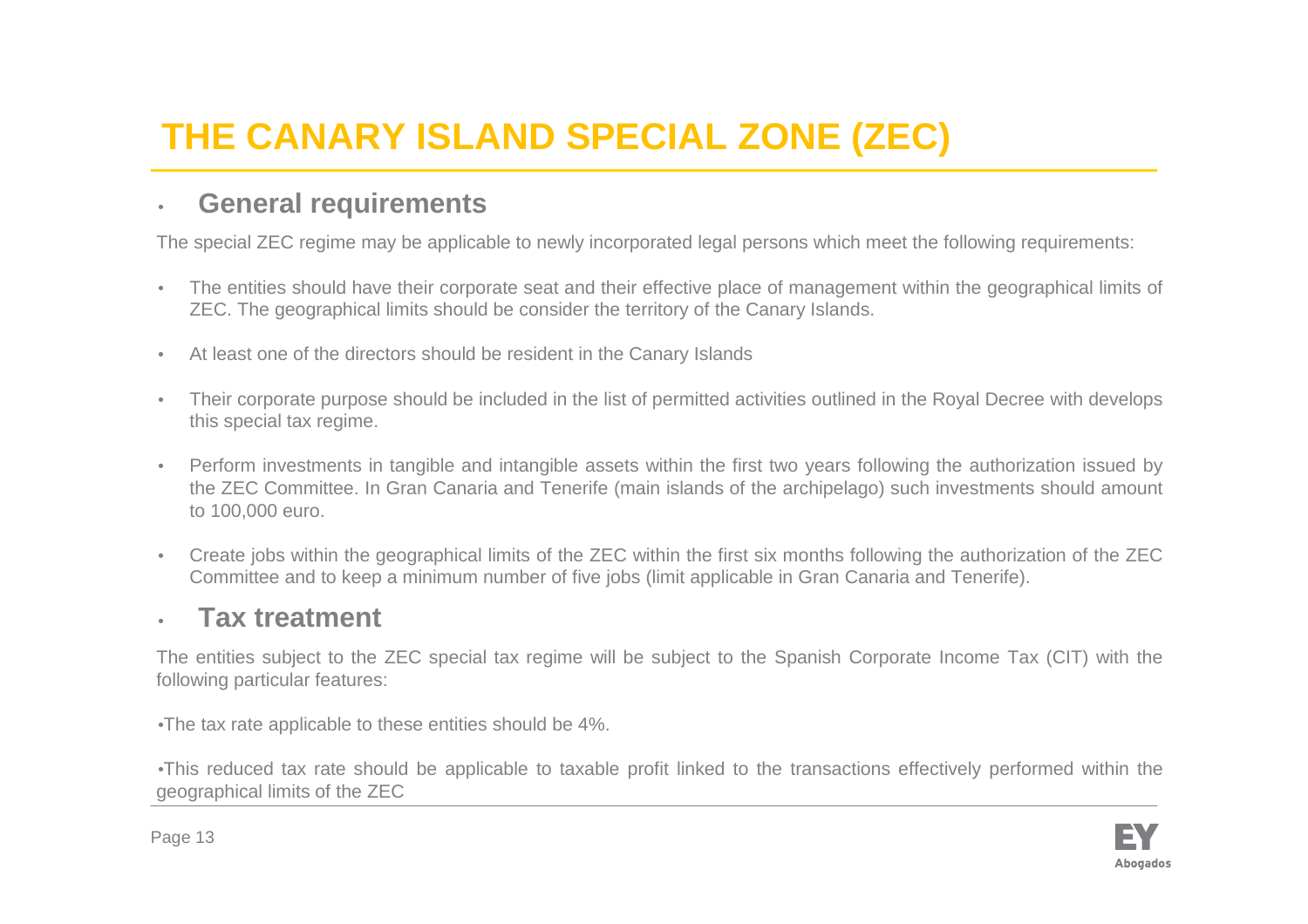### **GENERAL DATA / THE CANARY ISLANDS AT A GLANCE**



|      | Annual average temperature       | 7,447 km <sup>2</sup> / 4,628 sq. miles     |
|------|----------------------------------|---------------------------------------------|
|      |                                  | 1,114 km. (692.21 miles) of coast           |
| Sey. |                                  | 257 Km. (159.69 miles) of beach             |
|      | Annual average temperature       | Min. 18º C - Max. 24º C                     |
|      | <b>Official language</b>         | Spanish                                     |
|      | <b>Local time</b>                | <b>GMT</b>                                  |
|      | <b>Currency</b>                  | Euro                                        |
|      | <b>GDP 2014</b>                  | €40,299,000 (£30,383,800)                   |
|      | Per capita GDP 2014              | €19,15 (£14,44)                             |
|      | <b>Population 2014</b>           | 2,104,815 inh.                              |
|      | <b>Population density 2014</b>   | 283 inh /km <sup>2</sup> (455 inh/sq. mile) |
|      | 2 capitols:                      |                                             |
|      | Santa Cruz de Tenerife           | 205,279 inh.                                |
|      | Las Palmas de Gran Canaria       | 382,283 inh.                                |
|      | <b>Tourists arrivals 2014</b>    | 12,911,012                                  |
|      | <b>Working week</b>              | 40 hours a week                             |
|      | Minimum wage 2015                | €648.60 (£489.02)/ month                    |
|      | <b>Consumer price index 2013</b> | 2.1%                                        |
|      | Infrastructure:                  |                                             |
|      | <b>Airports</b>                  | 8 (6 of them international)                 |
|      | <b>Commercial Ports</b>          | 27                                          |
|      | <b>Marinas</b>                   | 19                                          |
|      | <b>Road Network</b>              | 4,256 Km. (2,644.56 miles)                  |

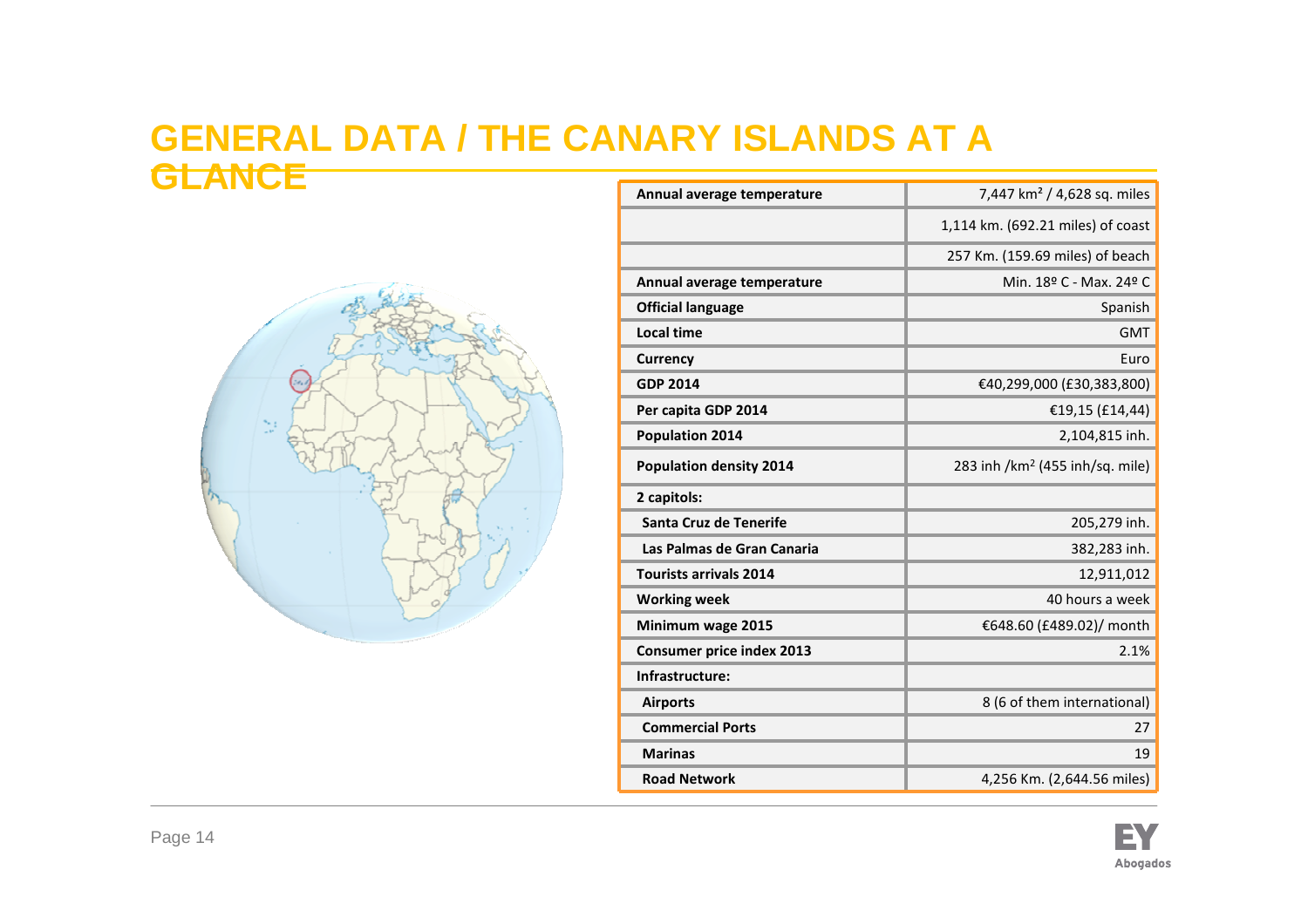## **EY Canary Islands Office**

Julio Méndez Jaime Sanzjulio.mendezcalderin@es.ey.com

jaime.sanzblanco@es.ey.com

35003 Las Palmas de Gran CanariaPhone: +34 928 380 984Fax: +34 928 370 249

This presentation contains only general information and does not constitute a professional opinion, or tax and legal advise of any kind. This information is not intended to provide and should not be relied upon for accounting, legal or tax advice or investment recommendations. You should consult your tax, legal, accounting or other advisors about the issues discussed herein.